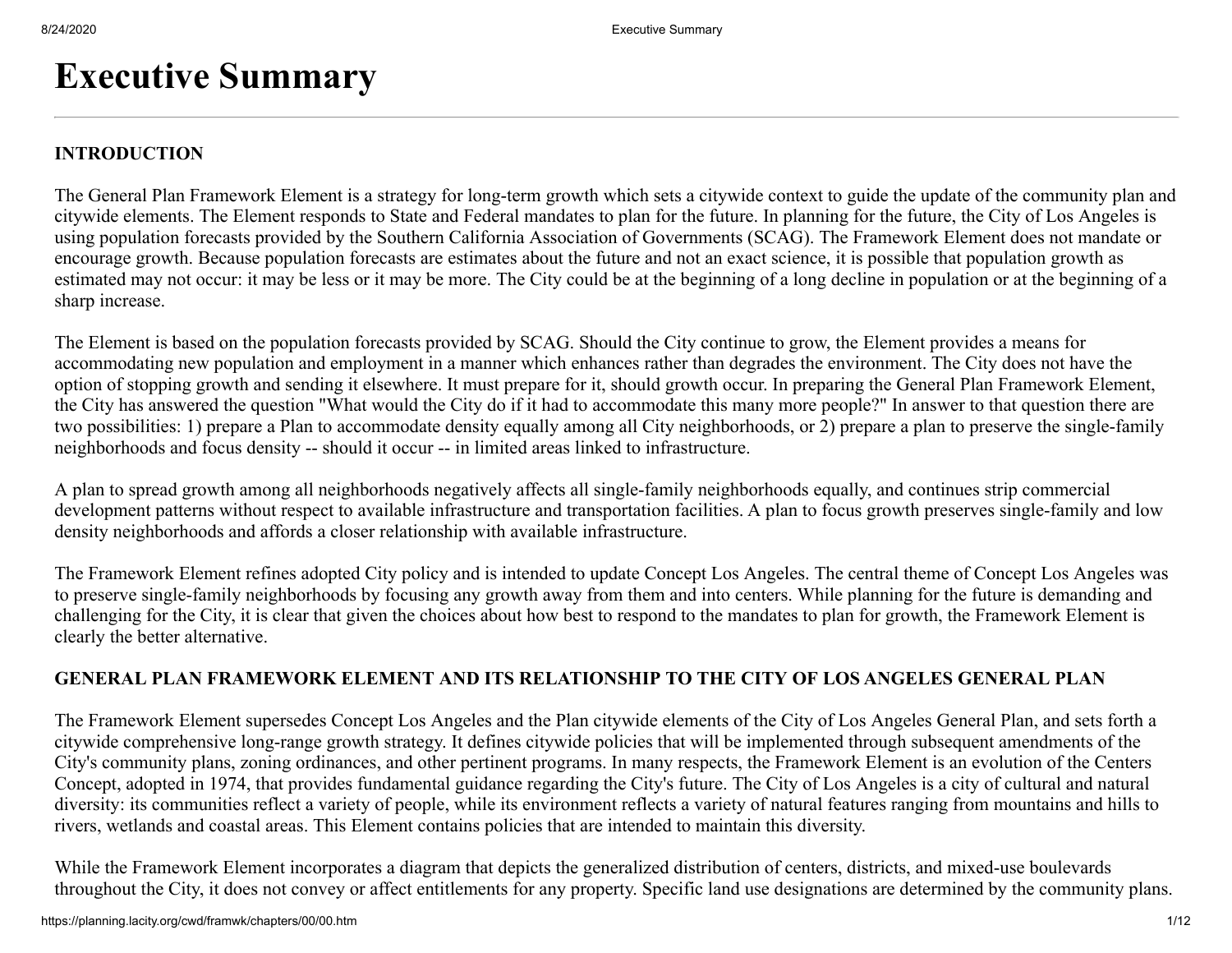The Framework Element provides guidelines for future updates of the City's community plans. It does not supersede the more detailed community and specific plans.

### **State Requirements**

California State law (Government Code Section 65300) requires that each city prepare and adopt a comprehensive, long-term general plan for its future development. This Element must contain seven elements, including land use, circulation, housing, conservation, open space, noise and safety. In addition to these, State law permits cities to include optional elements in their general plans, thereby providing local governments with the flexibility to address the specific needs and unique character of their jurisdictions.

In fulfillment of the State's requirements, the City's general plan contains citywide elements for all topics except Land Use for which community plans establish policy and standards for each of the 35 geographic areas. As optional elements, the City has adopted Air Quality and Service Systems Elements.

California State law requires that the day-to-day decisions of a city follow logically from and be consistent with the general plan. More specifically, Government Code Sections 65860, 66473.5 and 656474 require that zoning ordinances and subdivision and parcel map approvals be consistent with the general plan.

### **Scope of the General Plan Framework Element**

The General Plan Framework Element defines citywide policies that influence most of the City's General Plan Elements. It includes policies for:

- 1. [Land Use](https://planning.lacity.org/cwd/framwk/chapters/03/03.htm)
- 2. [Housing](https://planning.lacity.org/cwd/framwk/chapters/04/04.htm)
- 3. [Urban Form and Neighborhood Design](https://planning.lacity.org/cwd/framwk/chapters/05/05.htm)
- 4. [Open Space and Conservation](https://planning.lacity.org/cwd/framwk/chapters/06/06.htm)
- 5. [Economic Development](https://planning.lacity.org/cwd/framwk/chapters/07/07.htm)
- 6. [Transportation](https://planning.lacity.org/cwd/framwk/chapters/08/08.htm)
- 7. [Infrastructure and Public Services](https://planning.lacity.org/cwd/framwk/chapters/09/09.htm)

# **PREPARATION OF THE GENERAL PLAN FRAMEWORK ELEMENT**

Over a period of several years, the Departments of City Planning and Transportation, in collaboration with a team of professional consultants, outside organizations, and residents from all parts of the City, developed the Proposed Framework Element. The primary means was approximately 60 community and neighborhood workshops, at which more than 3,000 residents and business persons participated.

# **IMPLEMENTATION OF THE GENERAL PLAN FRAMEWORK ELEMENT**

https://planning.lacity.org/cwd/framwk/chapters/00/00.htm 2/12 Implementation of the General Plan Framework Element will be achieved through plans, ordinances, standards and guidelines, studies, capital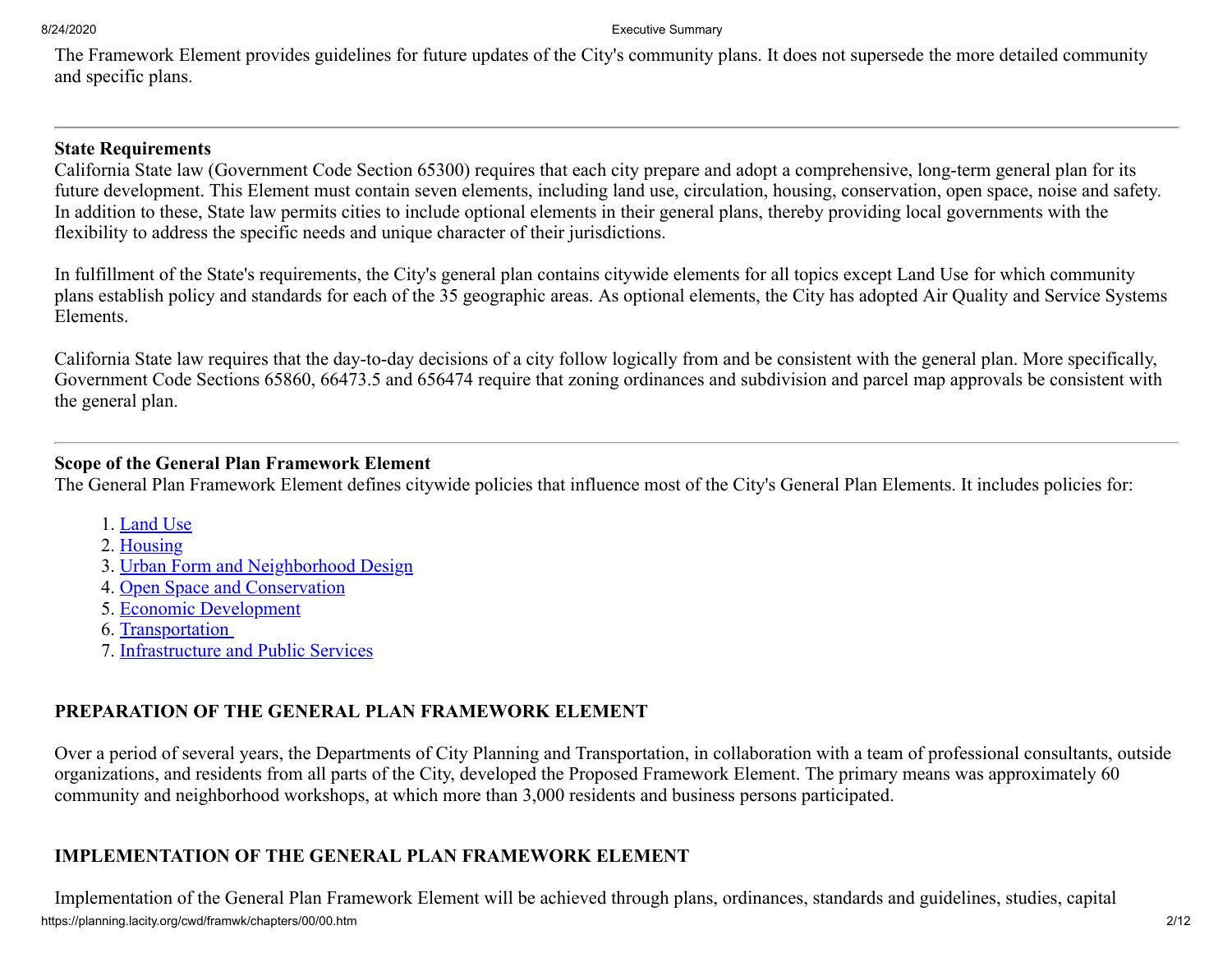improvements, economic development procedures, administrative procedures, and coordination with other governmental agencies, coordination and joint partnerships with private landowners and developers, and development review procedures. Many of the Element's policies will be implemented by the revision of the community plans and the Municipal Code, which is the basic mechanism through which the City regulates the use and development of land. The full-text Element specifies the implementation programs associated with each Framework Element policy.

# **OVERVIEW OF THE GENERAL PLAN FRAMEWORK ELEMENT**

The following sections present an overview of the principal Framework Element policies. Some policies have been paraphrased for the purposes of brevity. Refer to the full-text chapters for the complete text.

# **Basis for Planning: Growth and Capacity**

The General Plan Framework Element is based on a planning horizon for population and employment growth: that the City's population could increase by approximately 820,000 residents and employment by approximately 390,000 jobs. The City is not promoting this population growth. Rather, pursuant to conformity requirements, it has developed this Element to establish policies to best accommodate this growth when and if it should occur. The population estimate is the growth forecast for 2010 for the City of Los Angeles provided by the Southern California Association of Governments (SCAG) (June, 1993). The employment increase goal doubles the SCAG 2010 forecast to maintain the City's 1990 jobs-housing ratio. While the SCAG employment forecast represents the prevailing trend in economic activity, the higher number is considered essential if the City is to have sufficient job opportunities for its residents and to maintain and improve the level of services for the City's future. Without changes in the current State taxation and revenue distribution laws, lesser employment growth would significantly and adversely impact the City's fiscal stability and the quality of City services.

The population and employment estimates represent a "step" in the City's future that can rationally be used for the planning and funding of supporting transportation, utility infrastructure, and services. Though the Framework Element's Land Use Diagram could accommodate higher levels of growth, these would not be achieved in the foreseeable future as determined by the Framework Element's economic analyses.

At the same time, the population and employment estimates do not represent maximum or minimum levels of growth to be permitted. A system for the annual monitoring of growth, infrastructure, and services, used as the basis to guide future capital investments and development decisions, will also be used as a mechanism to gauge the appropriateness of the estimates and provide for their modification over time.

The City is not promoting this population growth. Rather, pursuant to conformity requirements, it has developed this Element to establish policies to best accommodate this growth when and if it should occur.

# **Principal Framework Element Policies**

# *[Land Use](https://planning.lacity.org/cwd/framwk/chapters/03/03.htm)*

The primary objectives of the policies in the Framework Element's Land Use chapter are to support the viability of the City's residential neighborhoods and commercial districts, and, when growth occurs, to encourage sustainable growth in a number of higher-intensity commercial and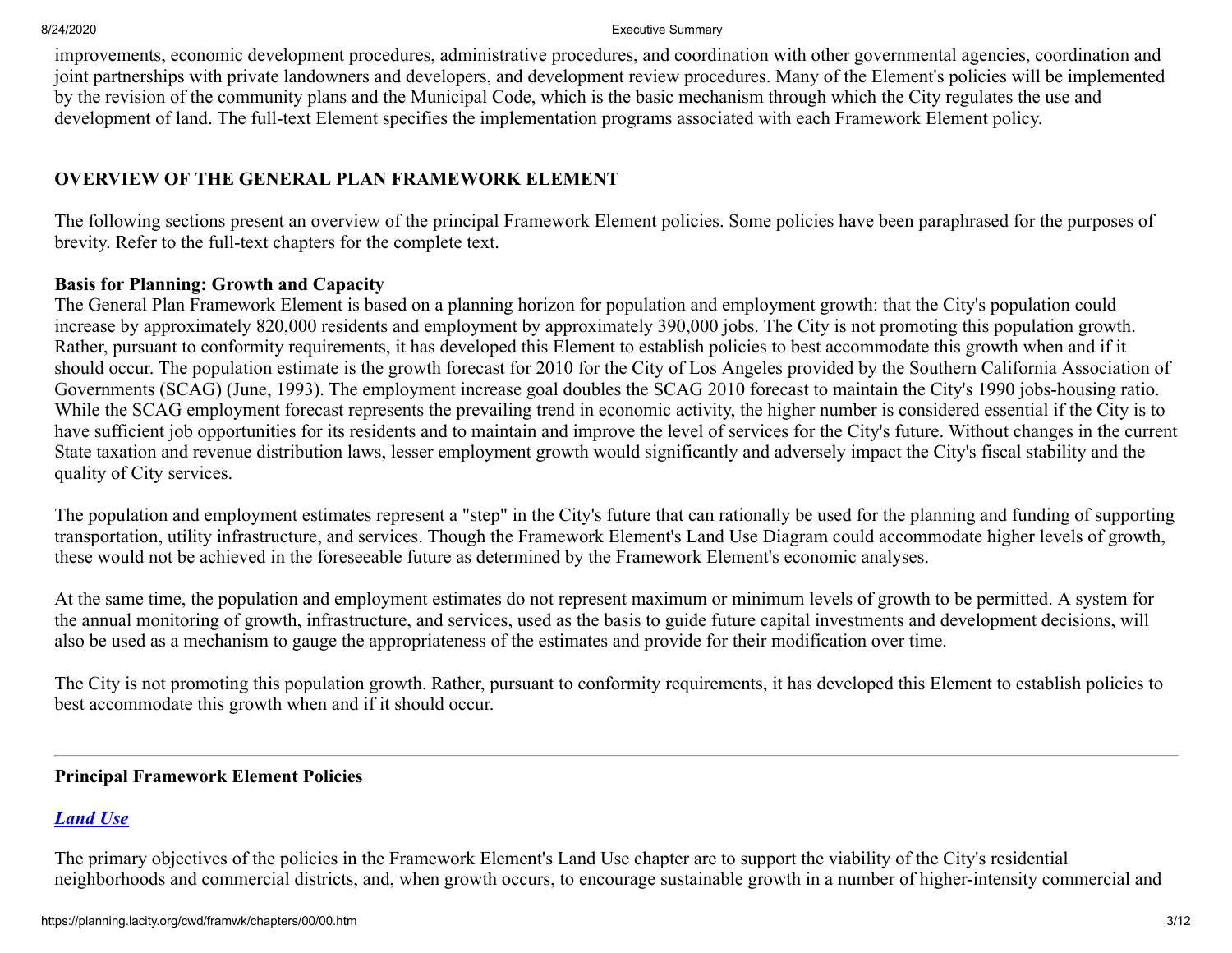mixed-use districts, centers and boulevards and industrial districts particularly in proximity to transportation corridors and transit stations.

The Framework Element establishes new land use categories whose specific locations are determined through the community plans. In general, these categories continue the residential and industrial designations that have been used in the past. New categories are recommended for selected areas of the City that, in general, have been previously designated for commercial uses. These include:

### Neighborhood District

These are pedestrian-oriented retail focal points for surrounding residential neighborhoods (15,000 to 20,000 persons) containing a diversity of local-serving uses. Generally, these districts are at a floor area ratio of 1.5:1 or less and are characterized by buildings of oneand two-stories in height, both to be determined by the community plans.

### Community Centers

Generally, these are the "downtowns" that serve Los Angeles' communities (25,000 to 100,000 persons). They contain a diversity of uses such as small retail and offices, entertainment, public facilities, and neighborhood oriented uses. In many areas, an emphasis is placed on the development of projects that integrate housing with the commercial uses. The Centers may contain one or more transportation hubs. Generally, Community Centers range from floor area ratios of 1.5:1 to 3.0:1. Heights are generally characterized by two- to six-story buildings, depending on the scale of the area. Floor area ratio and any specific height restrictions would be determined in the community plan.

### Regional Centers

These serve as the focal points of regional commerce, identity, and activity for a population of 250,000 to 500,000 persons. Generally, they include corporate professional offices, concentrations of entertainment and cultural facilities, and mixed-use developments. Some contain region-serving retail facilities. Typically, Regional Centers are higher-density places whose physical form is substantially differentiated from the lower-density neighborhoods of the City. Regional Centers will fall within the range of floor area ratios from 1.5:1 to 6.0:1. This category is generally characterized by six- to twenty-story buildings or higher. Floor area ratios and any specific height restrictions would be determined by the community plan.

### Downtown Center

Downtown Los Angeles is the principal government and business center of the region, with a worldwide market. It is the highest-density center of the City and hub of regional transportation.

### Mixed-Use Boulevards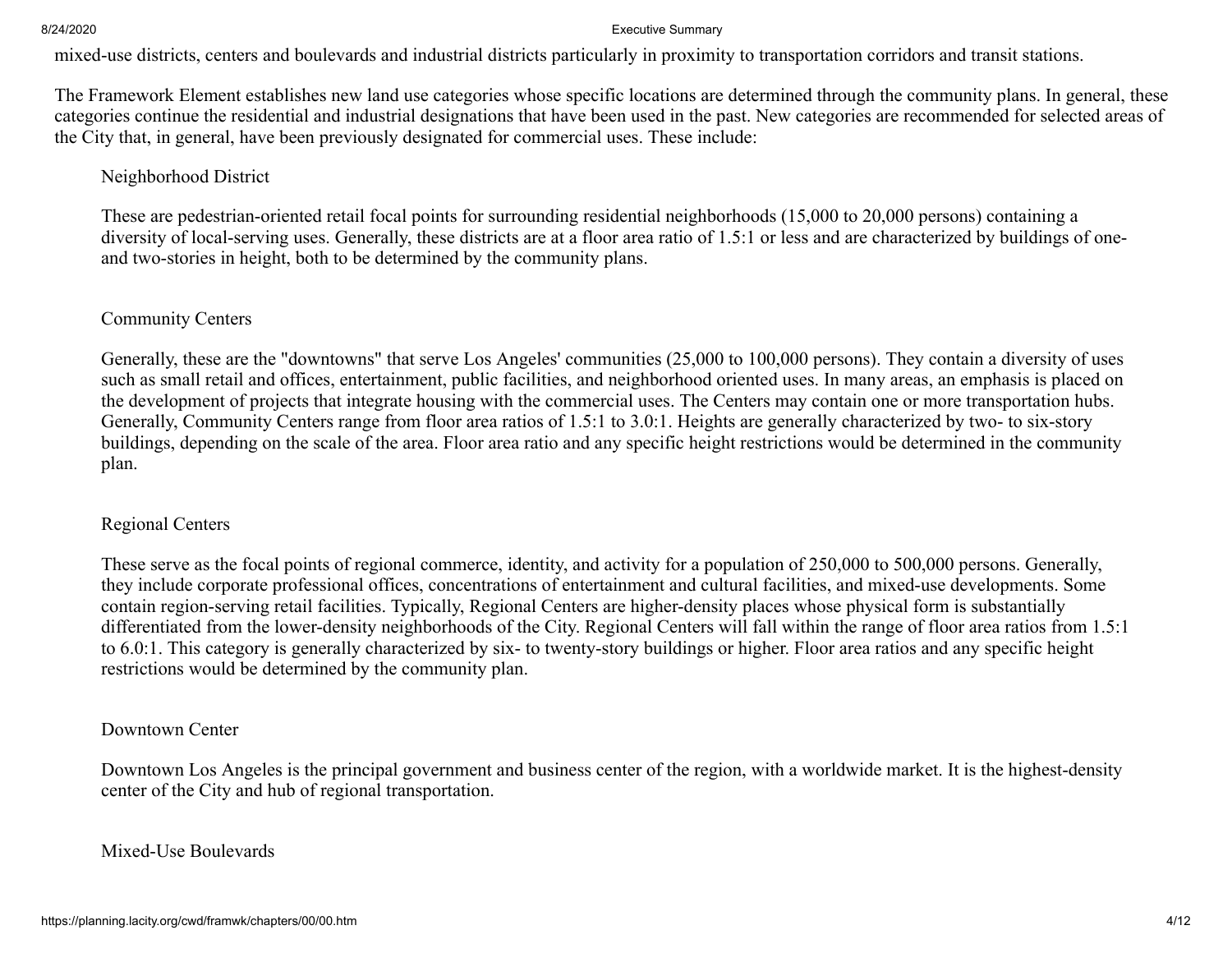Boulevards connect the City's Neighborhood Districts, Community and Regional Centers, and Downtown. Mixed-use is encouraged along some of these boulevards, with the exact boundaries identified in the community plan. Generally, different types of Mixed-Use Boulevards will fall within a range of floor area ratios from 1.5:1 up to 4:1 and will be characterized by one- to two-story commercial structures up to three- to six-story mixed-use buildings between centers. Mixed-Use boulevards are served by a variety of transportation facilities.

Mixed-use can take three forms: housing above commercial, housing side-by-side with commercial, and/or alternating blocks of housing and commercial. Flexibility affords community choice in determining appropriate mixed-use to be identified in the community plan.

### Industrial Districts

Lands designated for industrial use by the community plans continue to be designated for these purposes to support economic development and jobs generation. Some limited flexibility is allowed to promote recycling when appropriate.

### *[Housing](https://planning.lacity.org/cwd/framwk/chapters/04/04.htm)*

The Framework Element elaborates on the City's adopted Housing Element to ensure the provision of housing for the City's existing and future residents. Among the key policies are the following:

Provide sufficient lands for the development of an adequate supply of housing units. The Framework Element proposes the expansion of the City's capacity for housing units by the provision of bonus densities for the integration of housing with commercial uses in districts, centers, and boulevards.

Provide incentives for:

- The scattering of affordable units throughout the City.
- Development of family-size units in multi-family developments.
- Expedited permit processing for affordable units.

Establish development standards for new multi-family residential projects to provide for liveable communities.

Revise, as necessary, community plans to facilitate the conservation of the scale and character of existing stable residential neighborhoods.

Plan for appropriate increases in housing production in appropriate areas as determined through the community plans and implementing actions in conformance with the California Environmental Quality Act (CEQA).

### *[Urban Form and Neighborhood Design](https://planning.lacity.org/cwd/framwk/chapters/05/05.htm)*

The Urban Form and Neighborhood Design Chapter defines "urban form" as (a) the "general pattern of building height and development intensity" and (b) the "structural elements" that define the City physically, such as natural features, transportation corridors (including the planned fixed rail transit system), open space, public facilities, as well as activity centers and focal elements. The chapter describes options to improve community and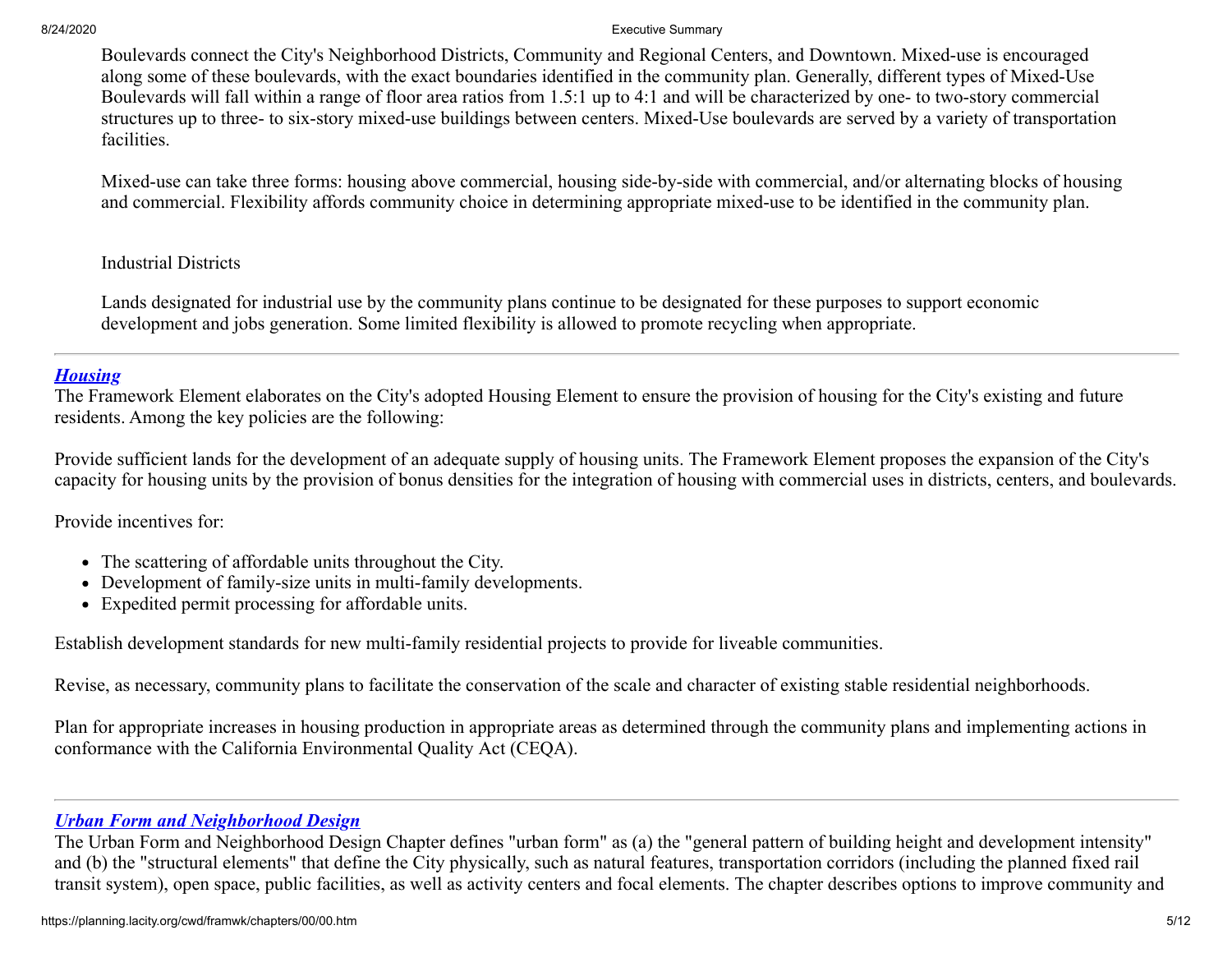neighborhood liveability.

Establish local development standards through community plan amendments.

Visually differentiate the districts, centers, and boulevards that comprise Los Angeles.

- Neighborhood Districts: low-rise and pedestrian-oriented.
- Community Centers: mid-rise; largely pedestrian-oriented.
- Regional Centers: high-rise; some containing clusters of buildings on sidewalks and pedestrian areas and others with freestanding buildings.
- Mixed-Use Boulevards: comparable to the Neighborhood Districts and Community Centers.

Define streets according to their function and user character, including "pedestrian priority segments," "transit priority segments," and "vehicle priority segments."

Formulate development standards and guidelines that raise the quality of development citywide to enhance rather than adversely impact neighborhood character (e.g., multi-family residential).

Provide for elements that enhance neighborhood character, including the use of street trees and "slowing" of residential streets.

Establish standards to enhance pedestrian activity in areas to be designated by the community plans as pedestrian districts including the siting of buildings along sidewalks, design of the ground elevation of buildings to promote visual interest to the pedestrian, locating parking to the rear or other areas away from the primary pedestrian area, and inclusion of streetscape amenities.

# *[Open Space and Conservation](https://planning.lacity.org/cwd/framwk/chapters/06/06.htm)*

The Framework Element's open space and conservation objectives are oriented around the conservation of significant resources, provision of outdoor recreational opportunities, minimization of public risks from environmental hazards, and use of open space to enhance community and neighborhood character. Key policies include the following:

Establish a linear open space and greenway system that connects the City's regional open spaces (mountains, coastline, and parks) and is linked to communities and neighborhoods. This may consist of improvements along the Los Angeles River, other drainages, transit corridors, and utility corridors, where appropriate. Bikeways, hiking trails, parks, and passive open space are among the improvements that may be considered.

Consider open space as an integral ingredient of neighborhood character.

Encourage sustainable urban forest management programs to conserve and manage open space and identify new opportunities for demand side management of the urban watershed.

Consider appropriate methods to protect significant remaining major open spaces, including hillsides and undeveloped areas.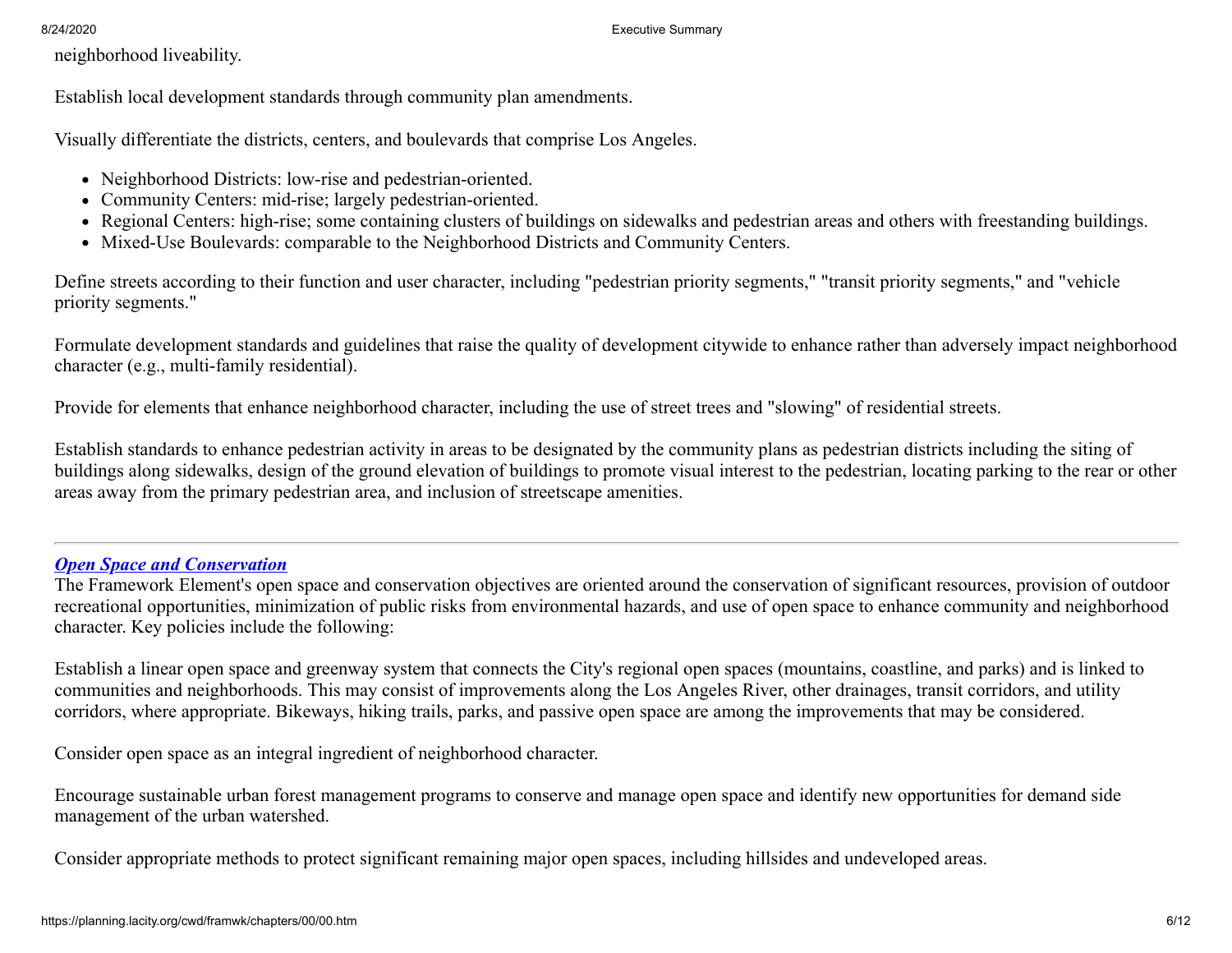Consider urban forms of open space, such as small parks, pedestrian districts, community plazas, and similar elements.

Promote the joint use of open space with public facilities (schools, transit, and other).

Open spaces that constitute a major risk to life and property should be preserved or regulated (e.g., steep terrain, landslide areas, and flood plains).

Develop a sustainable systems approach to public infrastructure planning, construction, and management that identifies opportunities to reduce longterm cost to taxpayers of such activity.

### *[Economic Development](https://planning.lacity.org/cwd/framwk/chapters/07/07.htm)*

The Framework Element's economic development policies are designed to facilitate job growth by emphasizing that Los Angeles plays a proactive role in the retention and attraction of businesses in order to have a sufficient job base to maintain and enhance the quality of life. Key policies include the following:

Reorganize local government to coordinate economic development and business support services functions.

Establish a comprehensive program for business retention and attraction, including the marketing of the City to emerging industries.

Develop an infrastructure investment strategy to support population and employment growth areas.

Identify Federal and State mandates that may constrain business activity in Los Angeles, and address these through appropriate lobbying efforts.

Provide sufficient land to support economic development activities.

Concentrate commercial and office development in centers, corridors, and in proximity to transit stations.

Retain current industrial land use classifications to provide adequate quantities of land for emerging industrial sectors, except where such lands are unsuitable for such purposes.

Broaden the definition of industrial uses through the active investigation of their changing nature as effected by small company formation and the introduction of information age technology.

Establish incentives for industrial development in areas adjacent to the Port of Los Angeles, the rail corridor bisecting the San Fernando Valley, and the South Central/Southeast industrial area.

Facilitate the operations of the Port of Los Angeles and the Los Angeles International Airport as major drivers of the local and regional economy, supporting planned expansion and modernization.

Retain the City's existing employment base through an outreach program to existing businesses and an ongoing assessment of their specific land use requirements.

https://planning.lacity.org/cwd/framwk/chapters/00/00.htm 7/12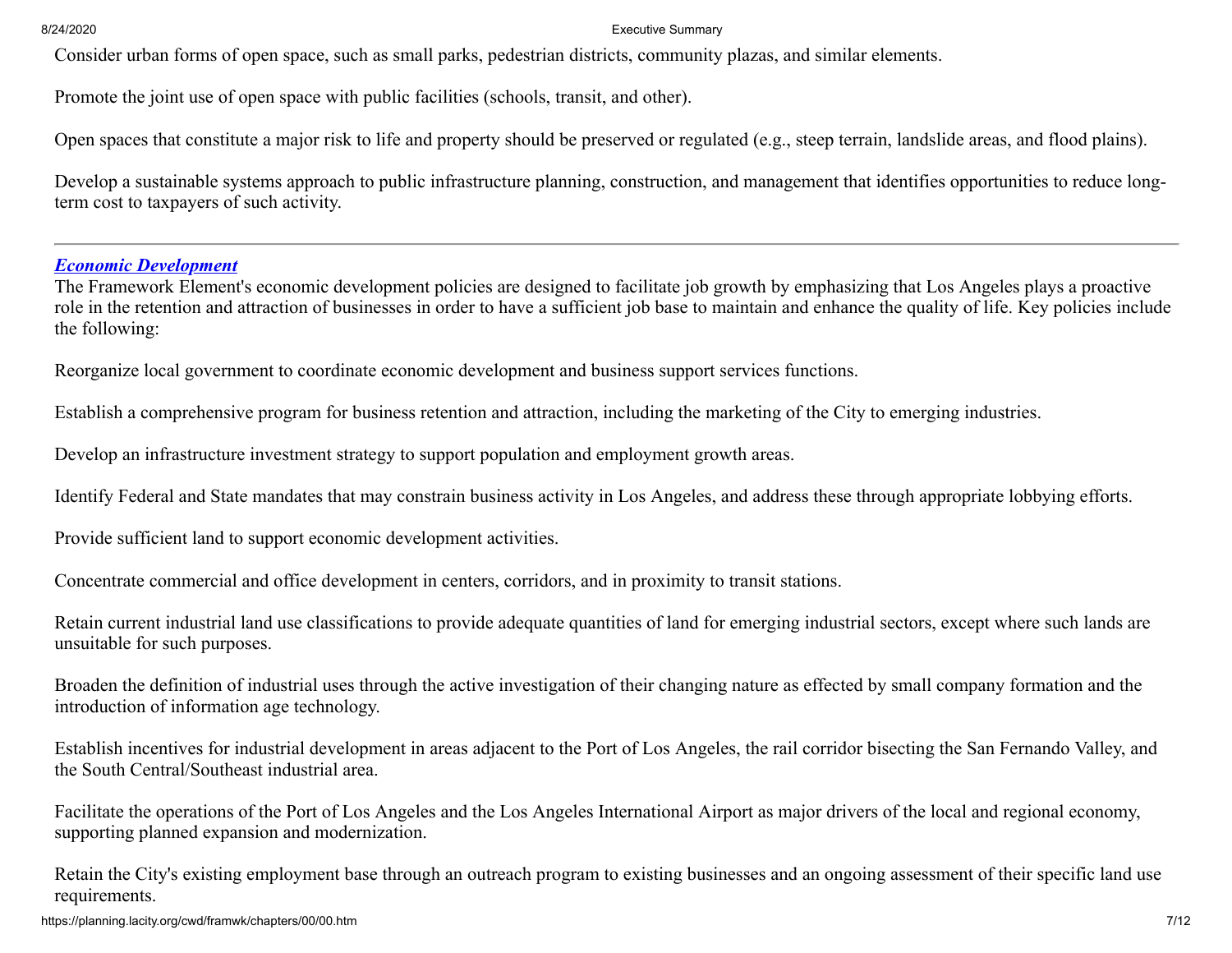Improve the movement of goods and workers to industrial areas.

Develop and maintain streamlined approval processes and reduce uncertainty for the developers and the community.

Maintain development fee structures that do not unreasonably burden economic development activities.

Promote the re-use and recycling of deteriorated commercial and industrial districts.

Expand job training programs to adequately address the skill requirements of emerging industries.

Support efforts to provide all residents with reasonable access to transit infrastructure, employment, and job training opportunities.

Support efforts to develop industry and job markets in the area of resource conservation and demand side management.

### *[Transportation](https://planning.lacity.org/cwd/framwk/chapters/08/08.htm)*

The primary goals of the Transportation Chapter are to provide adequate accessibility to commerce, to work opportunities, and to essential services, and to maintain acceptable levels of mobility of all those who live, work, travel, or move goods in Los Angeles. Attainment of this goal necessitates a comprehensive program of physical infrastructure improvements, traffic systems management techniques, and behavioral changes that reduce vehicle trips. These are linked to an integrated hierarchy of movement modes that encompasses the pedestrian, bicycle, automobile, local shuttle, bus, and rail transit. Key policies include the following:

### *Neighborhood Transportation*

Expand neighborhood transportation services and programs to enhance neighborhood accessibility, including such systems as DASH, taxis, transit, paratransit, voucher programs, incentives for recreational trips, and "Smart Shuttles" and jitneys.

### *Transportation Demand Management*

Participate in regionwide Transportation Demand Management programs and Transportation Control Measures to help achieve regional trip reduction and/or vehicle occupancy rate increases.

Promote the development of transportation facilities and services and educational programs that encourage transit ridership, increase vehicle occupancy, and pedestrian and bicycle access.

Provide park-and-ride shuttle services to and special events.

Encourage businesses to implement tele commuting programs, flexible work schedules, and teleconferencing programs.

Support completion of the Los Angeles County Metropolitan Transportation Authority baseline rail transit system by 2010 and establish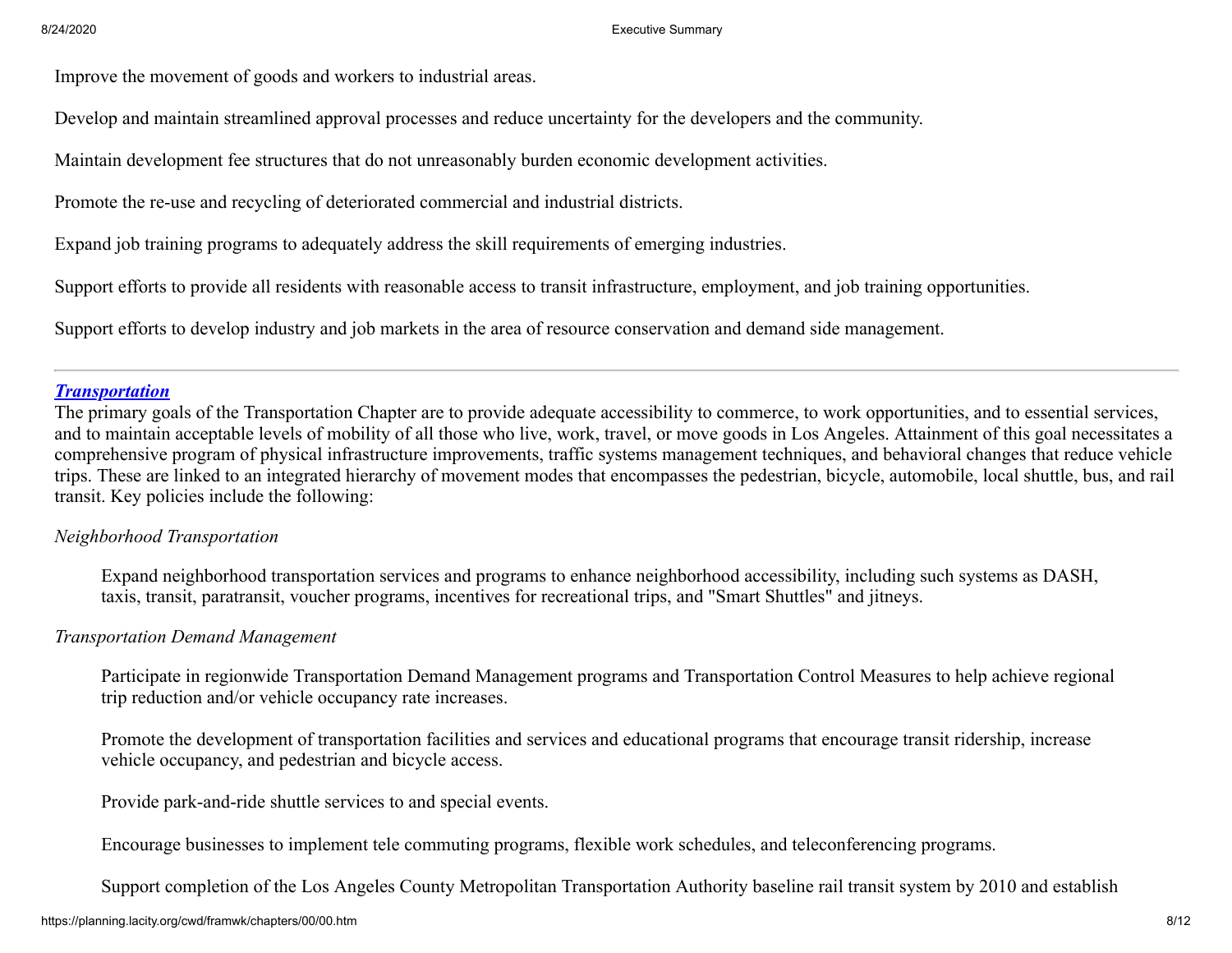priority corridors to continue transit development beyond 2010.

Increase bus service along high-demand routes and corridors.

Initiate shuttle bus programs to serve transit stations.

Continue transit restructuring studies to reduce the cost and enhance the effectiveness of transit service.

### *Transportation Systems Management and Parking*

Establish priority corridors for Transportation System Management improvements, including Automated Traffic Surveillance and Control systems, Smart Corridors, and other strategies.

Establish a Plan for high-occupancy vehicles on City arterials.

Implement shared parking, peripheral parking, and parking-pricing strategies in high employment areas.

# *Highway Infrastructure*

Establish priority corridors for highway capital improvements, with an emphasis on severely congested corridors.

Continue completion of the City's Highways and Freeways Plan.

### *Centers, Districts, and Mixed-Use Boulevards*

Streamline traffic analysis and mitigation procedures and use flexible standards to facilitate development in the centers, mixed-use boulevards, and in proximity to transit stations.

Develop transit alignments and station locations that maximize transit service in centers and mixed-use boulevards.

Provide shuttles and other services that increase access to and within centers and mixed-use boulevards.

Develop new and/or redefined parking policy procedures in centers and mixed-use boulevards, including the provision of shared parking facilities.

Enhance pedestrian circulation and bicycle access to centers and mixed-use boulevards.

# *Preservation of Neighborhoods*

Protect residential neighborhoods from the intrusion of additional traffic generated by new regional or local development.

### *Movement of Goods and Services*

https://planning.lacity.org/cwd/framwk/chapters/00/00.htm 9/12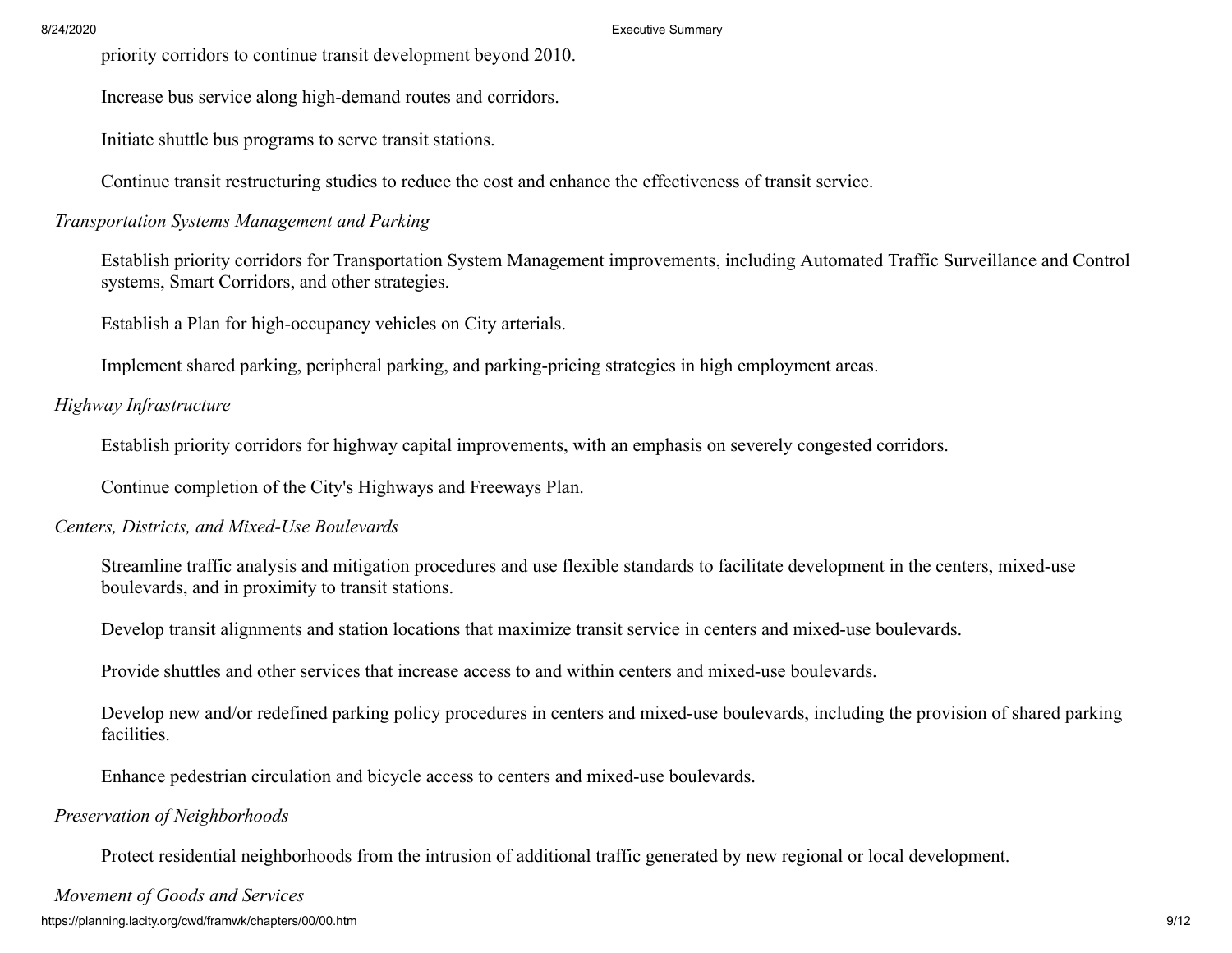Support the development of the Alameda Corridor and other transportation projects that serve industrial and commercial uses.

Complete the LAX Master Plan and support the continued growth of the Port of Los Angeles.

Establish ground access plans that facilitate the future growth of Van Nuys Airport, Palmdale Regional Airport, and Ontario International Airport.

Continue to expand the role of Union Station as the major regional hub for Amtrak, Metrolink, Metrorail, and, in the future, high-speed rail service.

### *Financing of Transportation Programs*

Seek adequate funding for Transportation improvements and programs, including State and Federal and new sources (e.g., congestion pricing, user fees, assessment districts, private sector financing/ partnerships, bond measures, and other).

Encourage the participation of small business enterprises in implementing new transportation projects.

*Street Maintenance*

Identify streets and sidewalks requiring remedial repair and implement improvements to prolong their useful life.

### *[Infrastructure and Public Services](https://planning.lacity.org/cwd/framwk/chapters/09/09.htm)*

The goals, objectives, and policies found within this chapter address the following systems and services:

- 1. Wastewater
- 2. Stormwater
- 3. Water
- 4. Solid Waste
- 5. Police
- 6. Fire
- 7. Libraries
- 8. Parks
- 9. Power
- 10. Schools
- 11. Telecommunications
- 12. Street Lighting
- 13. Urban Forest

For each of the public services and infrastructure systems, four basic policies are defined by the Framework Element:

Monitor levels of demand and the abilities of the service/infrastructure system to support demands. Use these demands to forecast future needs and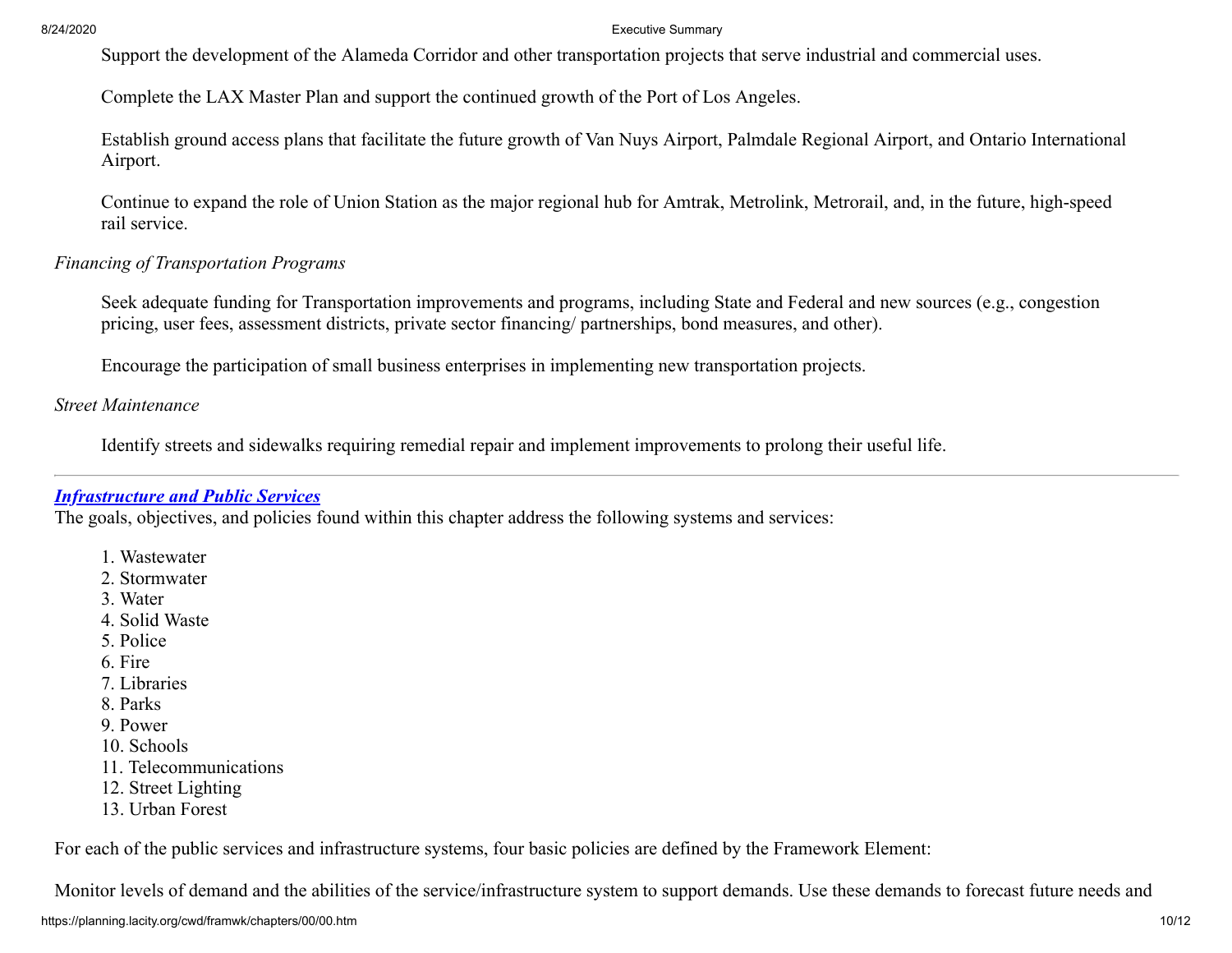improvements.

Maintain an adequate system/service to support the needs of population and employment. This encompasses the upgrade and replacement of existing facilities as they deteriorate as well as the expansion of facilities/services to accommodate growth.

Implement techniques that reduce demands on utility infrastructure or services, where appropriate. Generally, these encompass a variety of conservation programs (e.g., reduced liquid and solid wastes and energy use, increased site permeability, watershed management, telecommunications, and others).

Establish procedures for the maintenance or restoration of service after an emergency, including earthquakes.

Major changes have begun to occur in the field of information technology. While addressed in the Framework Element, it is important for the City to account for how these advances in communication technology will affect its planning efforts.

### *[Implementation Programs](https://planning.lacity.org/cwd/framwk/chapters/10/10.htm)*

A diversity of programs are specified to implement the General Plan Framework Element's policies. Their timing is contingent on the availability of adequate funding. Key programs include the following:

Establish a program to monitor growth and public service and infrastructure demands and capacities.

Prepare and submit to the City Council an Annual Report on Growth and Infrastructure, based on information compiled by the monitoring program.

Amend the community plans and the zoning ordinance (Municipal Code), guided by the Framework Element's policies and standards.

Establish development standards to create a higher quality of development.

Formulate Transportation Improvement and Mitigation Plans for community plan areas and geographic groupings of districts centers and mixed-use boulevards.

Formulate master and financing plans for public services and infrastructure that are correlated with forecast population and employment growth.

Maintain and implement Capital Improvement Programs that consider, as a priority, the improvements as an incentive for development in industrial and targeted growth areas.

Establish and implement a comprehensive economic development strategy and a proactive business attraction and retention program.

Coordinate actions to mitigate regional transportation and air quality impacts with adjacent cities and regional agencies (SCAG, SCAQMD, and other).